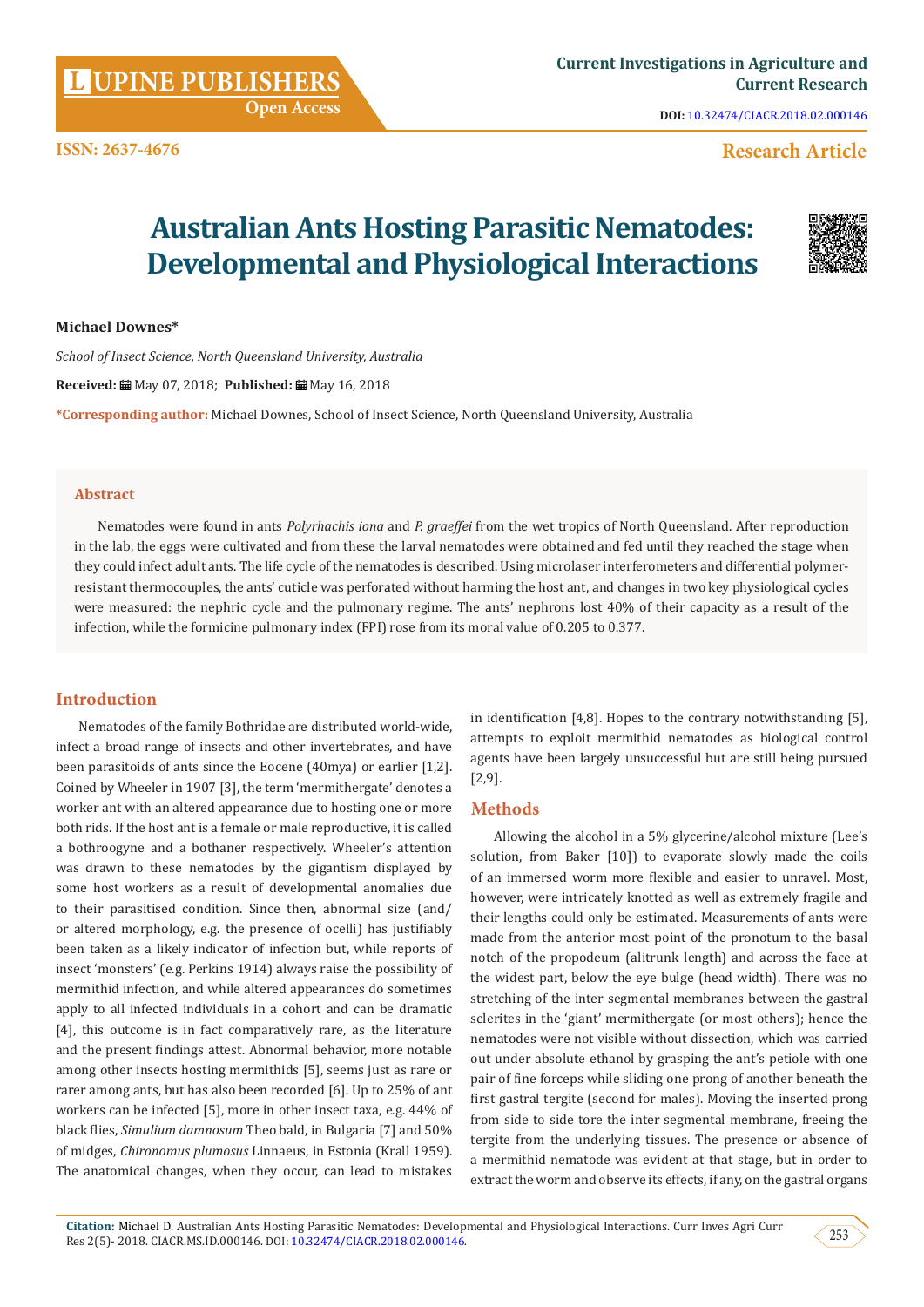of the host, all tergites were removed from infected specimens (Figure 1). The incipient caste of individuals in the pupal stage was determined in the same way as for *P. australis Mayr* [11]. Extracted nematodes were initially kept in absolute ethanol. Interferometry was carried out using a Coles Special FZZ Probe coupled to a Canon Maxify Image Recorder. Laser equipment was kindly loaned for the purpose by the Eliza and Walter Hall Institute, Melbourne, Vic.



**Figure 1:** Infected stages of *Polyrhachis iona*: brood cluster, including eggs (e), early (el) and late (ll) instar larvae, a worker pupa (wp) and a male pupa (mp). Scale bar 5mm.

## **Results**

**Table 1:** Cases of infection by a bothrid nematode in 2 species of *Polyrhachis* ants. Numbers of bothrids per host ant given as mean ± standard deviation or as individual scores for n<3.

| species | caste      | $mean \pm sd$   | $\mathbf n$ |
|---------|------------|-----------------|-------------|
| iona    | gyne       | $20.7 \pm 6.3$  | 6           |
|         | male       | $19.9 \pm 7.0$  | 22          |
|         | worker     | $15.4 \pm 9.4$  | 14          |
|         | pupa $(w)$ | $19.0 \pm 5.3$  | 3           |
| gaussi  | gyne       | 39              | 1           |
|         | male       | $24.3 \pm 11.9$ | 3           |
|         | worker     | $24.0 \pm 11.6$ | 8           |
|         | worker     | 18,19           |             |

Infection rates ranged from less than 1% in a cohort of 450 *P. iona* workers to 19% in a cohort of 21 *P. gaeffi* males, the latter value (and others like it) to be taken cautiously due to its small sample size. *P. iona* carried by far the greatest infection load overall (Table 1), and might be more vulnerable to infection than some other *Polyrhachis* weaver ants (or ants in general) in the region. If so, this might offer a clue to its feeding habits. Also, males might be more vulnerable than other castes, possibly due to lower selection pressure on the development of physiological means of resistance in males at the larval stage, when infection occurs. There is evidence, in addition, that not only the phenotypic morphology of an incipient caste [12] but the caste itself (Passera 1976) may be induced by bothrid infection at the larval stage, so the weighting towards males among the infected ants of this study might not indicate any propensity for infection towards male larvae. Speculation is likely to be premature, given how little is known of the biology of

either the ants or the both rids. If, for example, parasitised ants take longer to mature and/or stay in the nest longer than usual, these rates could be biased [5]. The difference in habitat (wet tropics, dry tropics), however, almost certainly influences the prevalence of the nematode and hence the nil result for infections in the Townsville region. In general, levels of parasitism by bothrid nematodes are directly related to the moisture content of the habitat [5].

The mean nephron capacity was  $32.4 \pm 69.9$ nm<sup>3</sup>, range 1.5- $1008 \text{cm}^3$ , n=355; the median was 14 nm<sup>3</sup>. Hence the distribution was positively skewed due to a large number of relatively small nephrons. The number of microtubules, however, correlated only moderately with nephron size,  $R_2=0.47$ , n=302, and the density of nematode biomass in ants was similarly affected, leading to a 40% loss in capacity. See Downes [11] for more quantified details. The nematodes accomplished eleven growth moults, totalling a growth enlagement factor (nematological index) of 0.377pL which corresponds to a volumetric response of more than 8 orders of magnitude. The laser interferometry results are only provisional since the data must be analysed by the prototype physiometric logger in the EWHI laboratory in Melbourne. Full details will be announced in a subsequent paper [12-16].

## **Discussion**

Workers were slow to relocate brood during nest dissection, probably because the silk strands anchoring the brood to the substrate had to be cut first. Hence the original clumping of brood was evident. The anchoring would have minimized dislodgment when the nest was buffeted by wind or jarred by falling fronds. Brood anchored by silk strands was also noted by Dorow et al. (1990) for *P. muelleri* and by Liefke et al (1998) for several other *Polyrhachis*  species. Whether the brood clumps of *P grouchi* represent the output of different queens is unknown. Ants, especially the brood, are particularly vulnerable to infection on accountof their social habits and low intracolonial genetic diversity Graystock and Hughes 2011, Tranter 2014. Hence, these social insects keep their nests exceptionally clean Hölldobler and Wilson 1990. Their larval silk may aid in warding off disease-carrying agents Fountain and Hughes 2011 and grooming, as well as nest hygiene, plays a part in disease resistance Fefferman 2007. Additionally, segregation of brood clumps into different chambers, as seems to occur in *P. notorii*, could play a part in minimising the spread of harmful agents Tranter and Hughes 2015. Such segregation was not evident in *P. onia* nests, however [17,18]. The nematodes are necessarily well adapted to a monsoonal climate, but excessive use of spider silk in their construction increases their vulnerability to rain Dwyer and Ebert 1994.

The common carton form of the nematodes showed no evidence of being thicker or denser on its uppermost part [19], as occurs in the western form of the asian nematode Hölldobler and Wilson1983. The social structure of their populations favours polygyny [11], consistent with the suggestion of Oliveira that

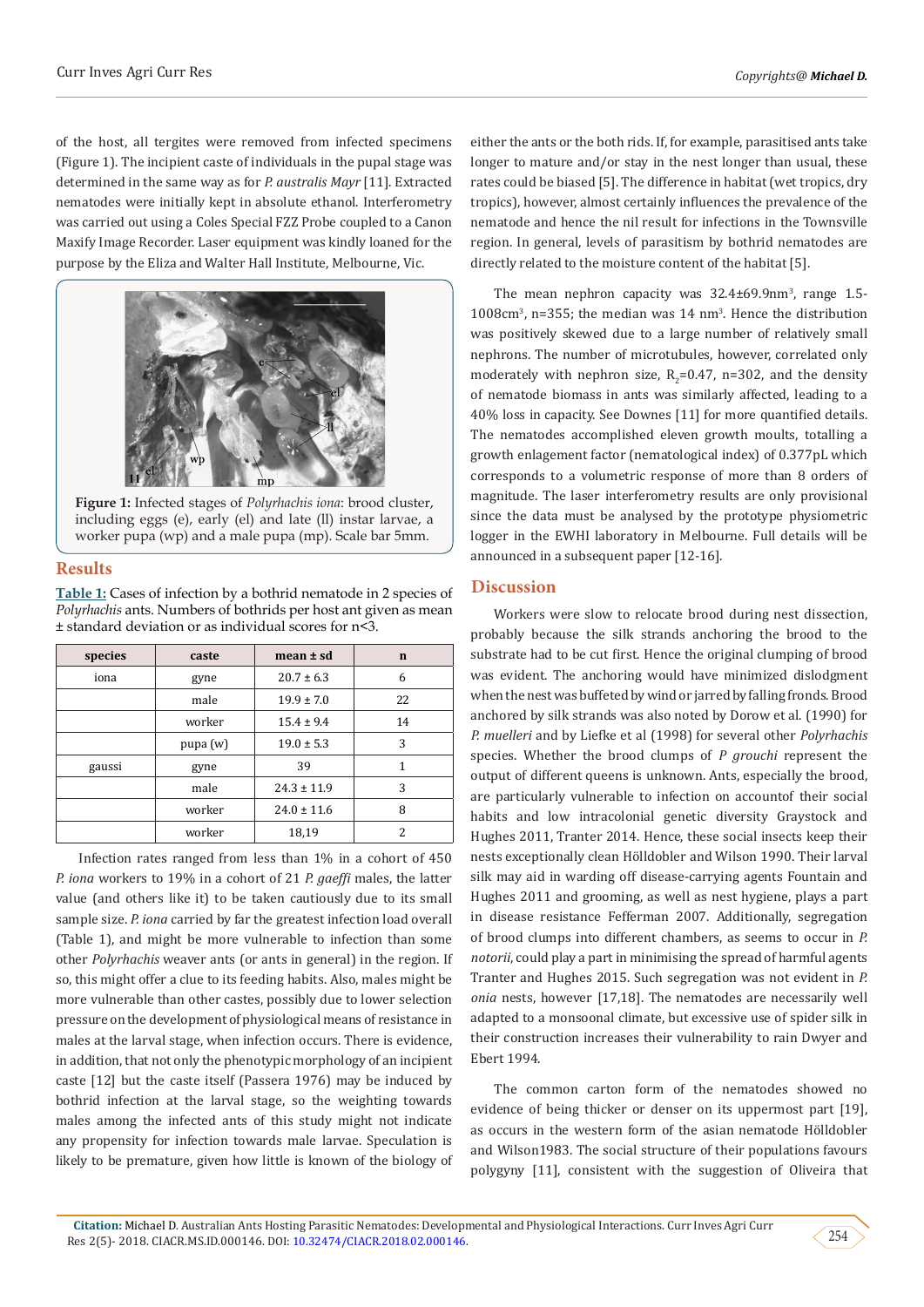polygyny in the arboreal nematode *Odontomachus tarzanus*  Fabricius is promoted when males are liable to destruction by rain. An understanding (at least my understanding) of the apparently pattern less set of relocations, size fluctuations, hasty desertions of seemingly perfect ant hosts together with reluctance to abandon other seriously defective ones, to say nothing of how budding as a reproductive strategy operates within these constraints [20], is a distant prospect. Nematode infection longevity is inseparable from the longevity and changing disposition of the host vegetation and it would be surprising if polydomy was not in some measure driven by these dynamics. Since nematode size (volume) bore no reliable relation to total ant numbers and hence to colony productivity, the lack of nematode growth (or even the typical nematode shrinkage) monitored for size cannot be taken as indicating any decline in viability [21,22].

#### **Acknowledgement**

I am grateful to Alireza Jediari (Cal South Univ) for confirming the identification of the nematode, offering technical advice, bringing my attention to Hung's (1962) article and subsequently providing a copy. Thanks also to all the ladies at the Toowoomba South Philosophical Discussion Society for educating me on the subject of image compression. Some of the ants were collected from waterlogged areas under Permit INS 66503 ANE issued by the Queensland Government Department of Environment and Heritage Protection.

#### **References**

- 1. Nickle WR (1972) A contribution to our knowledge of the Mermithidae (Nematoda). Journal of Nematology 4: 113-146.
- 2. [Poinar GO, Porter SD, Tang S, Hyman BC \(2007\)](https://www.researchgate.net/publication/5931614_Allomermis_solenopsi_n_sp_Nematoda_Mermithidae_parasitising_the_fire_ant_Solenopsis_invicta_Buren_Hymenoptera_Formicidae_in_Argentina) *Allomermis solenopsi n. sp*[. \(Nematoda: Mermithidae\) parasitising the fire ant Solenopsis invicta](https://www.researchgate.net/publication/5931614_Allomermis_solenopsi_n_sp_Nematoda_Mermithidae_parasitising_the_fire_ant_Solenopsis_invicta_Buren_Hymenoptera_Formicidae_in_Argentina) [Buren \(Hymenoptera: Formicidae\) in Argentina. Systematic Parasitology](https://www.researchgate.net/publication/5931614_Allomermis_solenopsi_n_sp_Nematoda_Mermithidae_parasitising_the_fire_ant_Solenopsis_invicta_Buren_Hymenoptera_Formicidae_in_Argentina)  [68\(2\): 115-128.](https://www.researchgate.net/publication/5931614_Allomermis_solenopsi_n_sp_Nematoda_Mermithidae_parasitising_the_fire_ant_Solenopsis_invicta_Buren_Hymenoptera_Formicidae_in_Argentina)
- 3. [Wheeler WM \(1907\) The polymorphism of ants, with an account of](http://digitallibrary.amnh.org/handle/2246/1904)  [some singular abnormalities due to parasitism. Bulletin of the American](http://digitallibrary.amnh.org/handle/2246/1904)  [Museum of Natural History](http://digitallibrary.amnh.org/handle/2246/1904) 23: 1-93.
- 4. [Czechowski W, Radchenko A, Czechowska W \(2007\) Mermithid](https://www.researchgate.net/publication/233611254_Mermithid_infestation_strikingly_alters_the_morphology_of_Myrmica_rubra_L_Hymenoptera_Formicidae_Possible_taxonomical_involvements)  [infestation strikingly alters the morphology of](https://www.researchgate.net/publication/233611254_Mermithid_infestation_strikingly_alters_the_morphology_of_Myrmica_rubra_L_Hymenoptera_Formicidae_Possible_taxonomical_involvements) *Myrmica rubra (L.)* [\(Hymenoptera: Formicidae\): possible taxonomic involvements. Annales](https://www.researchgate.net/publication/233611254_Mermithid_infestation_strikingly_alters_the_morphology_of_Myrmica_rubra_L_Hymenoptera_Formicidae_Possible_taxonomical_involvements)  [Zoologici Fennici](https://www.researchgate.net/publication/233611254_Mermithid_infestation_strikingly_alters_the_morphology_of_Myrmica_rubra_L_Hymenoptera_Formicidae_Possible_taxonomical_involvements) **57**(2): 325-330.
- 5. [Welch HE \(1965\) Entomophilic nematodes. Annual Review of](https://www.annualreviews.org/doi/abs/10.1146/annurev.en.10.010165.001423?journalCode=ento)  Entomology [10: 275-302.](https://www.annualreviews.org/doi/abs/10.1146/annurev.en.10.010165.001423?journalCode=ento)
- 6. [Maeyama T, Terayama M, Matsumoto T \(1994\) The abnormal behavior](http://agris.fao.org/agris-search/search.do?recordID=US9517333)  of *Colobopsis sp*[. \(Hymenoptera: Formicidae\) parasitized by Mermis](http://agris.fao.org/agris-search/search.do?recordID=US9517333) [\(Nematoda\) in Papua New Guinea. Sociobiology](http://agris.fao.org/agris-search/search.do?recordID=US9517333) 24: 115-119.
- 7. [Gradinarov D \(2014\) The mermithid species Isomermis lairdi](https://www.semanticscholar.org/paper/The-mermithid-species-Isomermis-lairdi-(Nematoda%2C-Gradinarov/6b833325134403171dcf21fe88856def1188a317) [\(Nematoda, Mermithidae\), previously only known in Africa, found in](https://www.semanticscholar.org/paper/The-mermithid-species-Isomermis-lairdi-(Nematoda%2C-Gradinarov/6b833325134403171dcf21fe88856def1188a317) [Europe. Zookeys](https://www.semanticscholar.org/paper/The-mermithid-species-Isomermis-lairdi-(Nematoda%2C-Gradinarov/6b833325134403171dcf21fe88856def1188a317) 454: 1-11.
- 8. [Cross S \(2012\) Nematode infection as significant source of unjustified](https://www.researchgate.net/publication/256121629_Nematode_infection_as_significant_source_of_unjustified_taxonomic_descriptions_in_ants_Hymenoptera_Formicidae) [taxonomic descriptions in ants \(Hymenoptera: Formicidae\).](https://www.researchgate.net/publication/256121629_Nematode_infection_as_significant_source_of_unjustified_taxonomic_descriptions_in_ants_Hymenoptera_Formicidae) [Myrmecological News 17: 27-31.](https://www.researchgate.net/publication/256121629_Nematode_infection_as_significant_source_of_unjustified_taxonomic_descriptions_in_ants_Hymenoptera_Formicidae)
- 9. Bedding RA (1984) Nematode parasites of Hymenoptera. In: Nickle WR (ed.), Plant and insect nematodes. Marcel Dekker, New York, USA pp. 755-795.
- 10. [Baker GL, Poinar GO \(1994\) Studies on the genus](http://horizon.documentation.ird.fr/exl-doc/pleins_textes/fan/40000.pdf) *Amphimermis*  [\(Nematoda: Mermithidae\): five new species, including four from](http://horizon.documentation.ird.fr/exl-doc/pleins_textes/fan/40000.pdf) [Orthoptera in southeastern Australia. Fundamental and Applied](http://horizon.documentation.ird.fr/exl-doc/pleins_textes/fan/40000.pdf) Nematology [17: 303-321.](http://horizon.documentation.ird.fr/exl-doc/pleins_textes/fan/40000.pdf)
- 11. [Downes MF \(2015\) Annual cycle of nest composition in the queen](https://onlinelibrary.wiley.com/doi/abs/10.1111/aen.12096)dimorphic weaver ant *Polyrhachis australis* [Mayr, 1870 \(Hymenoptera:](https://onlinelibrary.wiley.com/doi/abs/10.1111/aen.12096) [Formicidae\) in northern Queensland. Austral Entomology](https://onlinelibrary.wiley.com/doi/abs/10.1111/aen.12096) 54(1): 87-95.
- 12. [Crossevenmore S, Majoros G \(2009\) Ontogenetic origin of mermithogenic](https://link.springer.com/article/10.1007/s00040-008-1040-3) Myrmica [phenotypes \(Hymenoptera, Formicidae\). Insectes Sociaux](https://link.springer.com/article/10.1007/s00040-008-1040-3) [56\(1\): 70-76.](https://link.springer.com/article/10.1007/s00040-008-1040-3)
- 13. Andersen AN (2000) The ants of northern Australia. CSIRO Publishing, Melbourne, Australia.
- 14. Dogielva (1964) General parasitology. Oliver and Boyd, Edinburgh, Scotland.
- 15. Fitsinhere W (1930) Further contributions to the spread of the Mermithid ants. Zoological scoreboard 90: 13-21.
- 16. [Hung AC \(1962\) Preliminary studies on the ants of Taiwan \(Formosa\)](https://www.cabdirect.org/cabdirect/abstract/19660800219) (1) Genus Polyrhachis [Fr. Smith \(Hymenoptera, Formicidae\). Bulletin of](https://www.cabdirect.org/cabdirect/abstract/19660800219) [the Society of Entomology Taiwan Provincial 1\(1\): 22-38.](https://www.cabdirect.org/cabdirect/abstract/19660800219)
- 17. Kutter H (1958) About modifications in ants' workers caused by the parasitism of Mermithides. Communications of the Swiss Entomological Society 31: 313-316.
- 18. Nickle WR, Welch HE (1984) History, development, and importance of insect nematology. In: Nickle WR (ed.), Plant and insect nematodes. Marcel Dekker, New York, pp. 627-653.
- 19. Strickland EH (1911) Some parasites of *Simulium* larvae and their effects on the development of the host. Biological Bulletin 21: 302-329.
- 20. Vantutti A (1930) The production of intercastes in the ant Pheidole pallidula under the action of the parasite of the genus Mermis. Biological Bulletin of France and Belgium 64: 457-494.
- 21. Wheeler WM (1929) A Camponotus mermithergate from Argentina*.*  Psyche 36: 102-106.
- 22. Wheeler WM (1933) Mermis [parasitism in some Australian and Mexican](https://www.hindawi.com/journals/psyche/1933/036308/abs/) [ants. Psyche 40\(1\): 20-31.](https://www.hindawi.com/journals/psyche/1933/036308/abs/)